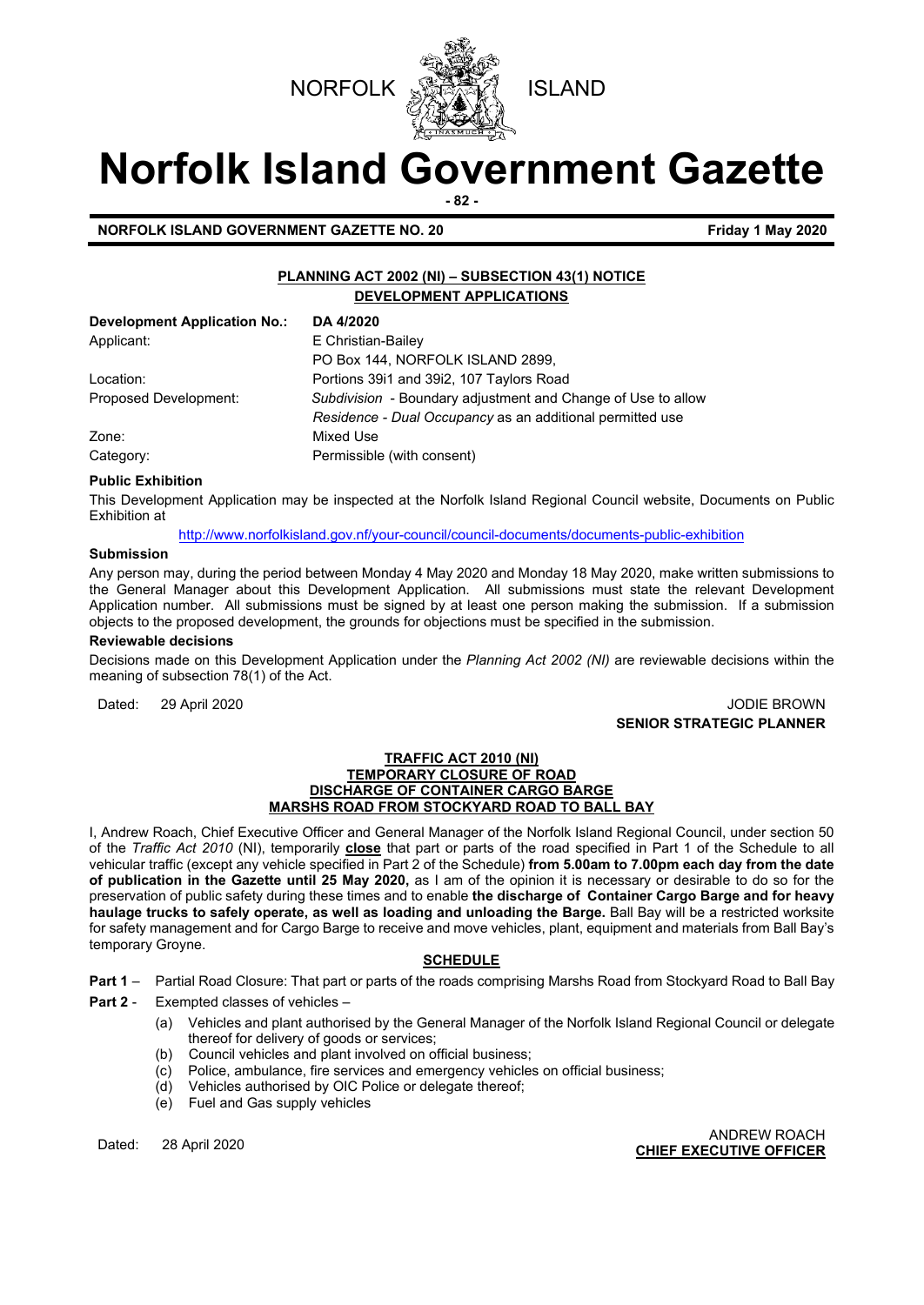# **NORFOLK ISLAND GOVERNMENT GAZETTE NO. 20 Friday 1 May 2020**

# **DISASTER AND EMERGENCY MANAGEMENT ACT 2001 (NI) DECLARATION OF STATE OF DISASTER OR EMERGENCY**

### **Section 9: Disaster and Emergency Management Act 2001 (NI)**

I, Eric Hutchinson, Administrator of Norfolk Island, acting on the advice of the EMNIC Chair, hereby declare that at 16:15 Hrs on this 16<sup>th</sup> day of the month of March in the year 2020.

A state of **EMERGENCY** exists, in respect of so much of the Territory of Norfolk Island as is in my opinion, is affected or likely to be affected by the Emergency.

That area being The Whole of the Territory of Norfolk Island.

This Declaration remains in force for a period of 72 hours and will expire on  $18<sup>th</sup>$  March at 16:15 Hrs.

Dated: 16 March 2020 **ERIC HUTCHINSON** 

# **EXTENSION RENEWAL OF DECLARATION**

This declaration has been extended upon recommendation by the EMNIC Chair on for a period of 28 days.

And will expire on 15<sup>th</sup> April 2020 at 16:15 Hrs.

Dated: 16 March 2020 ERIC HUTCHINSON

**ADMINISTRATOR**

**ADMINISTRATOR**

# **DISASTER AND EMERGENCY MANAGEMENT ACT 2001 (NI) EXTENSION OF DECLARATION OF STATE OF EMERGENCY**

I Eric Hutchinson, Administrator of Norfolk Island and delegate of the Minister under Section 5 of, and item 1.27 of the Schedule to, the *Minister's Norfolk Island Delegation Instrument 2019*:

**PURSUANT** to Section 9 of the *Disaster and Emergency Management Act 2001* (NI) [the Act] and acting on the advice of the Controller;

**EXTEND** the declaration of emergency made under section 9 of the Act at 16:15 Hrs on Monday 16 March 2020, for the whole of the Territory of Norfolk Island, until 16:15 hr on Tuesday 30 June 2020.

# **PLANNING ACT 2002 (NI) – SUBSECTION 43(1) NOTICE DEVELOPMENT APPLICATIONS**

| Development Application No.: | <b>DA.BA 12/2020</b>                                     |
|------------------------------|----------------------------------------------------------|
| Applicant:                   | P A Reeves                                               |
|                              | PO Box 254, NORFOLK ISLAND 2899,                         |
| Location:                    | Portion(s) Lot: 34 Sec: 32 Por: 124A, 176 Anson Bay Road |
| Proposed Development:        | Food Premises - Café; and Signage                        |
| Zone:                        | Rural                                                    |
| Category:                    | Permissible (with consent)                               |
|                              |                                                          |

### **Public Exhibition**

This Development Application may be inspected at the Norfolk Island Regional Council website <http://www.norfolkisland.gov.nf/your-council/council-documents/documents-public-exhibition>

#### **Submission**

Any person may, during the period between Monday 20 April 2020 and Monday 4 May 2020, make written submissions to the General Manager about this Development Application. All submissions must state the relevant Development Application number. All submissions must be signed by at least one person making the submission. If a submission objects to the proposed development, the grounds for objections must be specified in the submission.

### **Reviewable decisions**

Decisions made on this Development Application under the *Planning Act 2002 (NI)* are reviewable decisions within the meaning of subsection 78(1) of the Act.

Dated: 15 April 2020 **John Brown Community Community Community Community Community Community Community Community Community Community Community Community Community Community Community Community Community Community Community** 

**SENIOR STRATEGIC PLANNER** 

# **TRAFFIC ACT 2010 (NI)**

# **TEMPORARY CLOSURE OF ROAD - MOVEMENT OF WIDE AND HEAVY VEHICLES MARSHS ROAD FROM STOCKYARD ROAD TO BALL BAY**

I, Andrew Roach, Chief Executive Officer and General Manager of the Norfolk Island Regional Council, under section 50 of the *Traffic Act 2010* (NI), temporarily **close** that part or parts of the road specified in Part 1 of the Schedule to all vehicular traffic (except any vehicle specified in Part 2 of the Schedule) **for a 24 hr period each day from the date of**